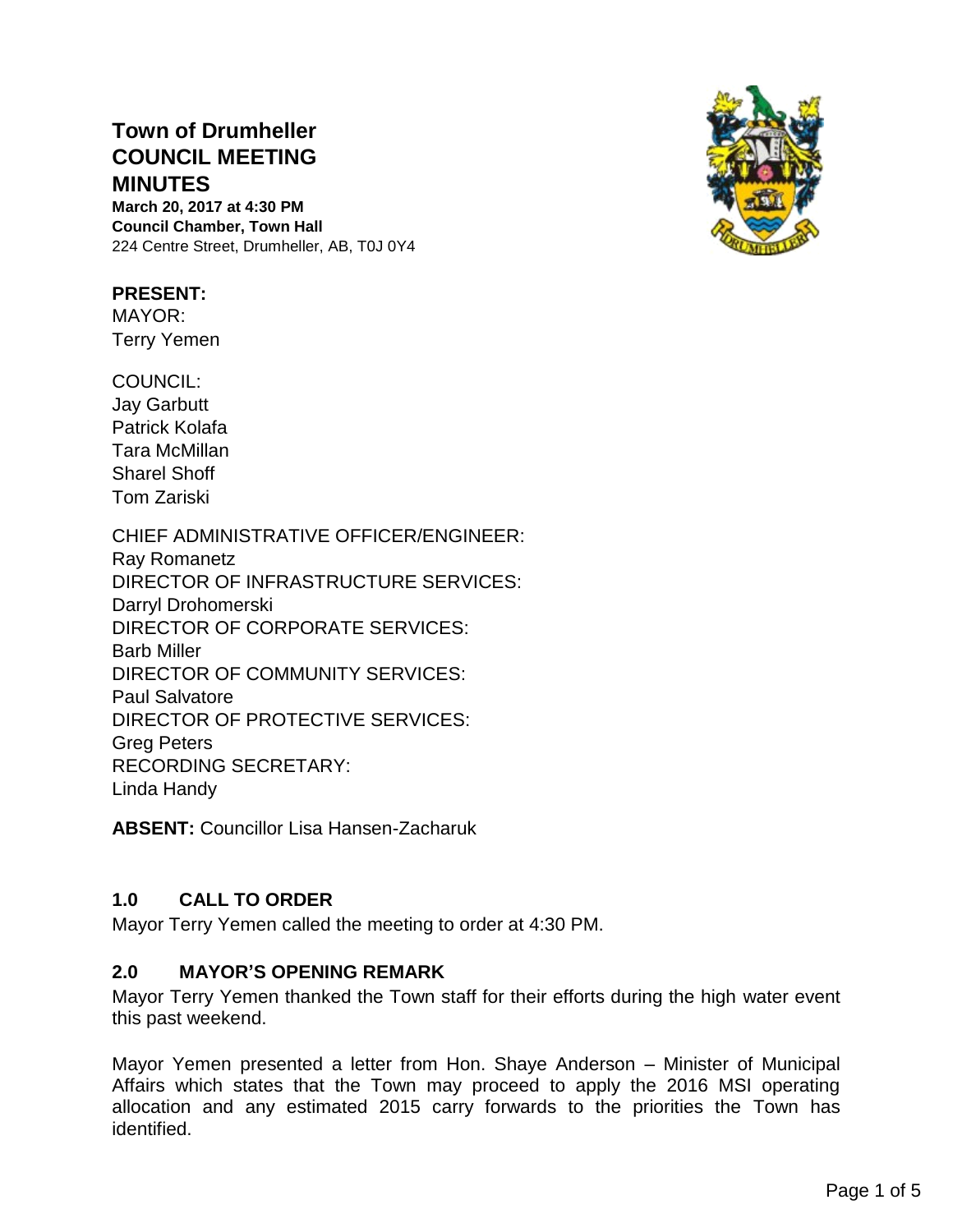Mayor Yemen presented a letter from Hon. Ricardo Miranda – Minister of Culture and Tourism which invites municipalities to submit a bid to host the 2019 Alberta Senior Masters Games (formerly the Alberta 55 Plus Games).

Mayor Yemen welcomed two new developments to Drumheller: New Chopped Leaf Restaurant and a New Medical Clinic.

# **3.0 PUBLIC HEARING**

### **4.0 ADOPTION OF AGENDA**

**MO2017.32** Shoff, McMillan moved to adopt the agenda as presented. Carried unanimously.

### **5.0 MINUTES**

### **5.1. ADOPTION OF REGULAR COUNCIL MEETING MINUTES**

5.1.1 Regular Council Meeting Minutes of March 6, 2017

**MO2017.33** Shoff, Kolafa moved to adopt the Regular Council Meeting Minutes of March 6, 2017 as presented. Carried unanimously.

### **5.2. MINUTES OF MEETING PRESENTED FOR INFORMATION**

Municipal Planning Commission Meeting Minutes of January 26, 2017 Municipal Planning Commission Meeting Minutes of February 8, 2017

# **5.3. BUSINESS ARISING FROM THE MINUTES**

### **6.0 DELEGATIONS**

Canadian Badlands Passion Play – Vance Neudorf Highlights of Vance's presentation included:

- 2016 was the 23rd season with 12,016 guests in attendance; (which was an increase of 1500 in attendance compared to 2015) but saw a \$35,000 loss due to ticket discounts (economy) and the rainy spring. With the ongoing recession they also saw a \$30,000 decrease in donations for the 2016 season. In an attempt to make up the loss they booked a country concert in August however a new festival came into Calgary from the USA on that same weekend and the country concert lost another \$30,000. Total loss in 2016 - \$95,000.
- Total investment to perform is \$222,750 per season (excluding any facilities or administrative costs).
- Total investment in their site since 2009 is \$956,500 (not including ongoing maintenance). Compared 2012 Appraisal - \$811,000 to 2017 Appraisal - \$1,597,000.
- A Financial Investment plan is in place for concerts to be held at the Badlands Amphitheatre.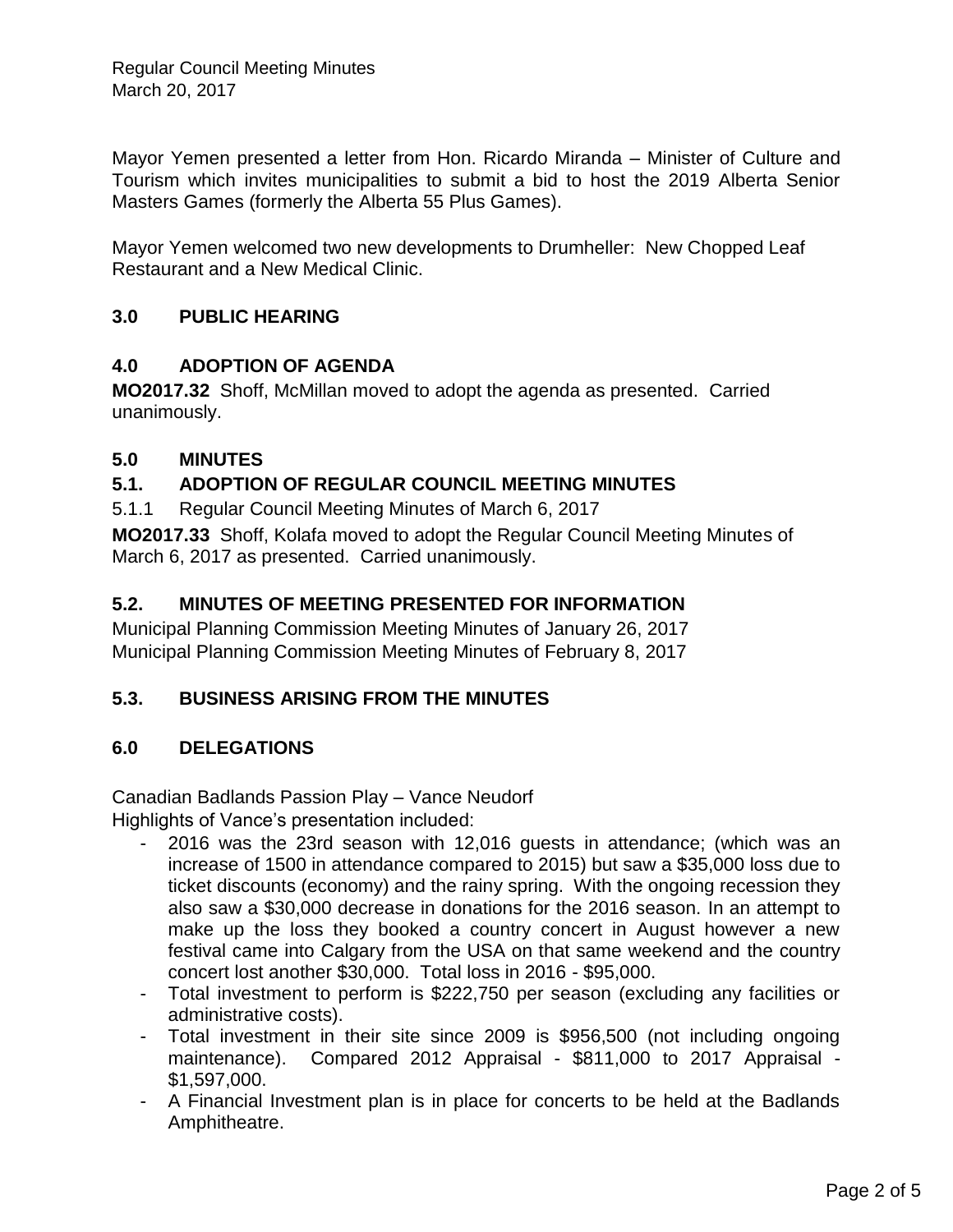Regular Council Meeting Minutes March 20, 2017

> - New Board of Directors elected in 2017 and donations in the first 5 months of the new fiscal year are up. They have engaged a full time marketing professional with a specialty in social media to promote the Passion Play and Concert Series.

Mayor and Council thanked Vance for his presentation and congratulated the Passion Play for receiving the 2017 Cindy Amos Tourism Champion Award.

### **7.0 COMMITTEE OF THE WHOLE RECOMMENDATIONS**

#### **8.0 REQUEST FOR DECISION REPORTS**

#### **8.1 CAO**

8.1.1 Overview of 2017 Provincial Budget

R. Romanetz provided an overview of the impact of the 2017 Provincial budget for the Town of Drumheller as follows:

- 2017 MSI operating is \$215,236 because this year, the Town's equalized assessment per capita is less than 60% of the Provincial average. Last year, where this formula was not applied, the MSI operating was \$66.650. This calculation is done on an annual basis and could change next year.

- 2017 MSI capital is \$1,327,779 compared to last year's MSI capital funding in the amount of 1,368,789 (most likely due to the decrease in the Town's population).

- Basic Transportation Grant as well as the Federal Gas Tax – no change compared to last year's funding.

- Clean Water, Wastewater Fund – new allocation of \$165 million. The Town has applied for funding for the East Coulee Lift Station in the amount of \$650,000 and is in discussions with the Province for funding under this program for the share of costs for the Town's flood mitigation priorities not covered under the Alberta Community Resilience Program.

- Alberta Community Partnership – the Town recently endorsed Palliser Regional Municipal Services' application for the development of the members' intermunicipal plans.

- Strategic Transportation Infrastructure Program has been reinstated in the amount of \$35M. The Town has submitted an application for Bridge 11 in the amount of \$975,000.

He reviewed two funding applications that has been approved for Drumheller: 1) Overlay of Truck Route from Winks through to  $5<sup>th</sup>$  St. East in the amount of \$400,000; 2) South Entrance Turnout in the amount of \$250,000 – these two projects will move forward this year when the Town tenders other road projects under the SIP Program. A third major project is to replace the culvert on SH575 by the Industrial Park (Ploeg Street Crossing) which will require various detours to accommodate this project. Another project where the Town hoped to receive funding but the Province has confirmed no dollars this year is for the replacement of the median along Highway 9 South. He further advised that the Town will order planters for the median built last year and other beautification projects are planned for this year.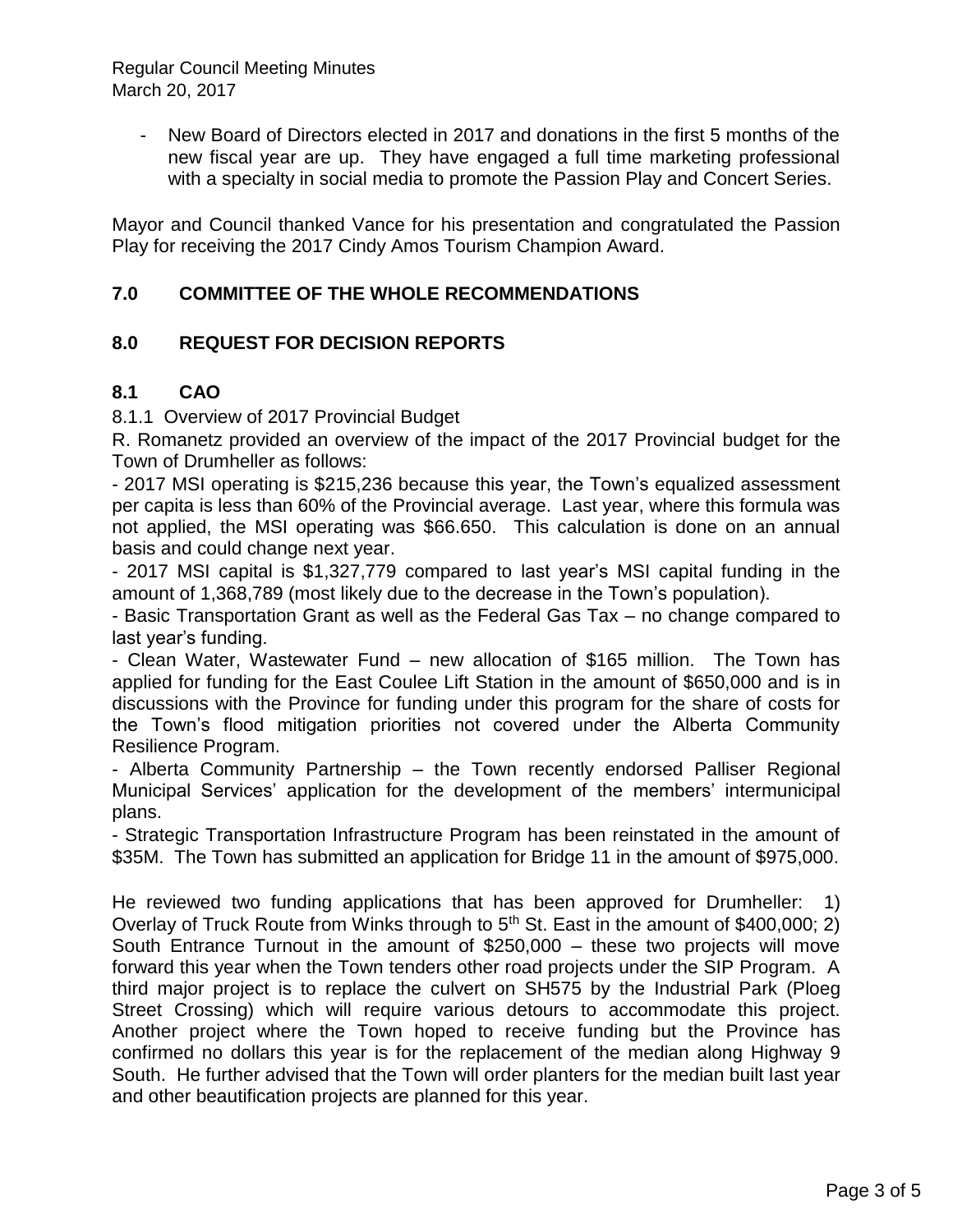Regular Council Meeting Minutes March 20, 2017

In conclusion, R. Romanetz advised that there is nothing in the budget for rebates to offset the carbon tax which has a direct impact of \$20M on municipalities within the Province.

B. Miller advised that the Province allocated \$10M for the Student Temporary Employment Program which the Town has submitted applications for funding to hire summer students under this program. She further advised that due to the negative impact that would have resulted with the increase in their education budget, the Province reduced the amount to 31% of the education budget. The impact to Drumheller is the same as last year (the Town's education requisition is \$2531 less than last year).

R. Romanetz advised that the affordable housing programs are unclear and not certain where any grant dollars will come from. CMHC indicates that the programs may move forward but no confirmation as of yet.

Councillor J. Garbutt asked that Administration report back to the West Rosedale residents and provide an update that there are no confirmed timelines for a response from the Province.

Councillor T. Zariski asked if the Province intends to do work on the other bridges along Hwy 10X. R. Romanetz advised that the Province has identified two bridges that require replacement. He further advised that the Town controls three of the bridges of which one requires replacement and the other two are in need of general repairs. Councillor T. Zariski stated that the road to golf course is in need of repair. R. Romanetz advised that the Town has met with the Province and it is hopeful that this road will fit within their 3 year plan.

8.1.2 RFD – Renewal of Curling Club Lease

R. Romanetz advised that the Curling Club wish to renew their lease for a further five years. He noted that Clause 8.01(d)(iv) states that major cost of repairs remain at \$4,000.00.

**MO2017.34** Zariski, McMillan moved that Council approve the renewal of the Curling Club Lease as presented. Carried unanimously.

# **8.2. DIRECTOR OF INFRASTRUCTURE SERVICES**

# **8.3. DIRECTOR OF CORPORATE SERVICES**

8.3.1 RFD – Appointment of Returning Officer – 2017 Municipal Election

B. Miller advised that Council may by resolution appoint the Returning Election Officer which has historically been the Director of Corporate Services. She further advised that Bill Wullf has agreed to be the Deputy Returning Officer

**MO2017.35** Garbutt, Shoff moved that Council approve the appointment of Barbara Miller, Director Corporate Services as Returning Officer for the 2017 general municipal election. Carried unanimously.